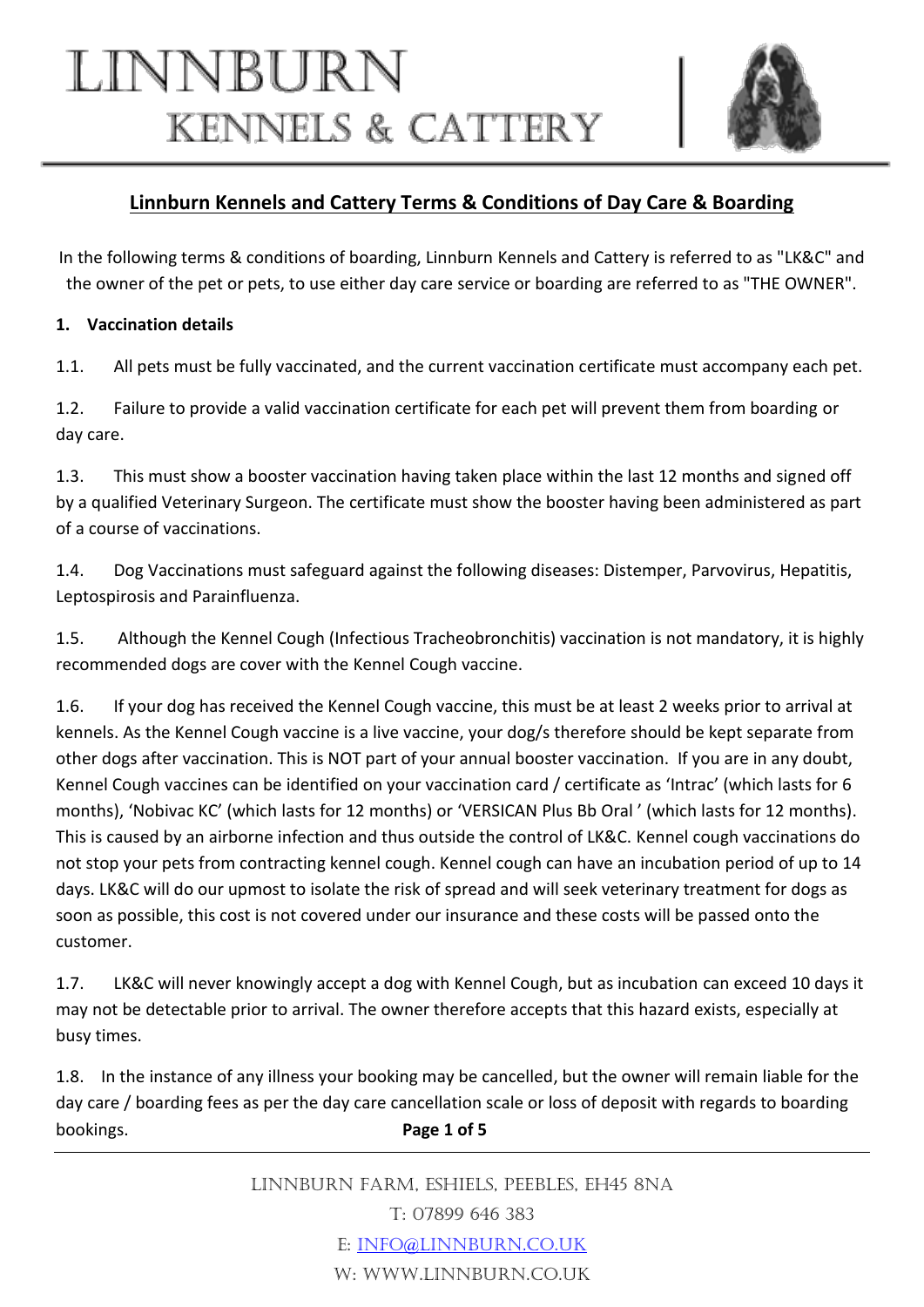

#### **2. Medical Record**

2.1. If an animal has a medical condition of any sort, we must be notified at the time of booking.

2.2. If we have not been notified of such a condition or course of medication, we reserve the right to refuse admission.

2.3. We reserve the right to refuse to board any dog that is clearly unwell, or that we consider could be dangerous to our staff. In this instance the owner will remain liable for the day care / boarding fees as per the day care cancellation scale or loss of deposit with regards to boarding bookings.

#### **3. Emergencies**

3.1. In the unlikely event your dog becomes unwell during their stay they will be treated by our designated veterinary surgeon.

3.2. The owner accepts that a veterinary surgeon will be called if LK&C think it necessary & any resulting fees not covered by insurance will be payable by the owner either direct with the vet or to LK&C at time of collection.

3.3. During the period of boarding, LK&C will exercise every possible care and attention to the welfare and safety of the pet, however LK&C accepts no responsibility for problems outside of their control.

#### **4. Emergency Protocol**

4.1. In a case of emergency, the person you have nominated will be contacted via telephone, text and email.

4.2. The designated veterinary surgeon will be contacted and engaged if required as stated above.

4.3. The owner will also be notified by telephone, text and email.

# **Page 2 of 5**

Linnburn Farm, Eshiels, Peebles, EH45 8NA T: 07899 646 383 E: [info@linnburn.co.uk](mailto:info@linnburn.co.uk) W: www.linnburn.co.uk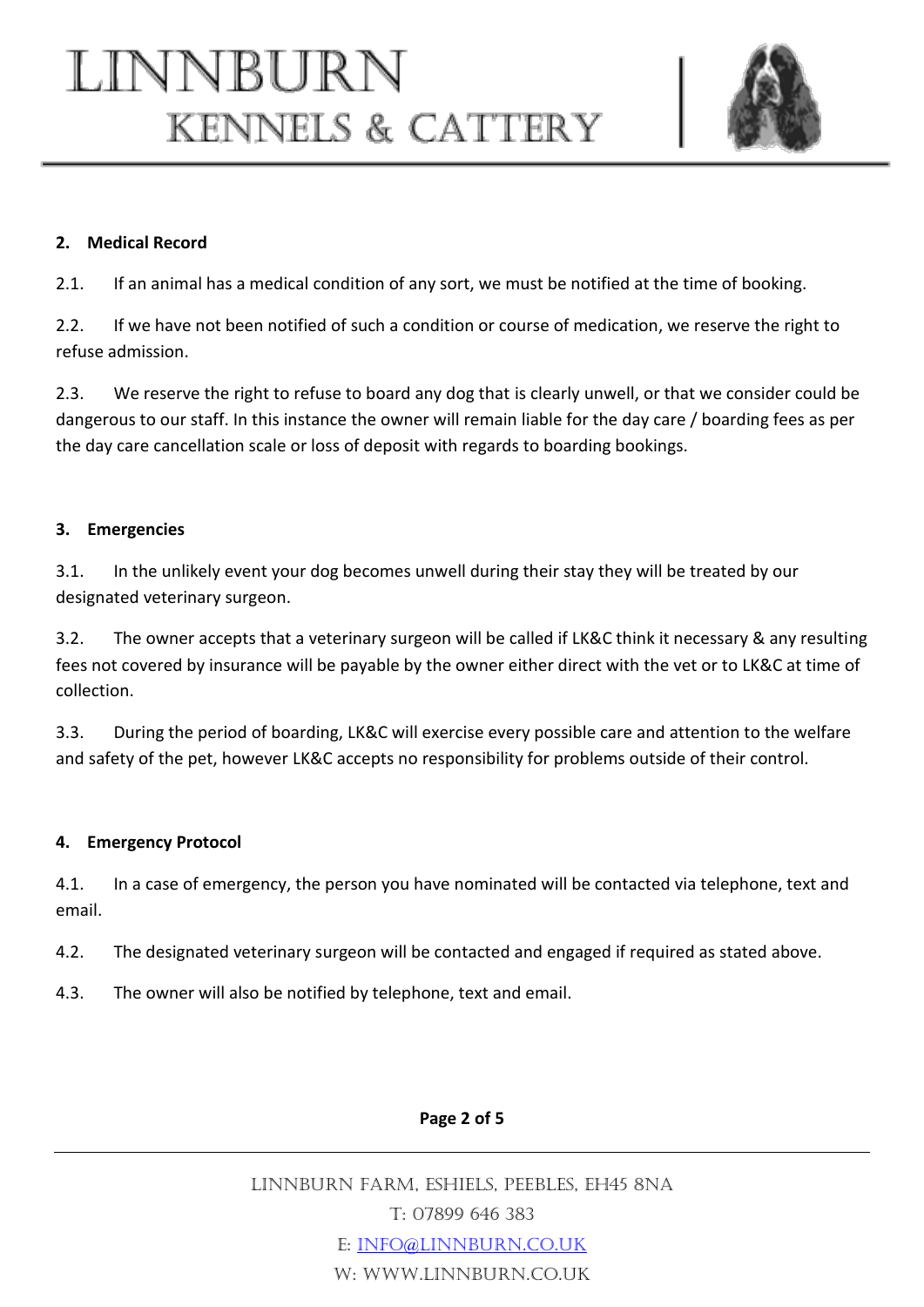

#### **5. Aggressive / Destructive Temperaments**

5.1. We do accept animals with aggressive or destructive temperaments at the discretion of LK&C.

5.2. In cases where animals are left that prove to be aggressive towards other animals or staff, or destructive to our facilities, we may contact you to arrange their removal.

5.3. All damage caused by an animal to any area will be chargeable to the owner.

#### **7. Diet**

7.1. We strongly recommend your Pet be kept on the same diet.

7.2. If LK&C do not stock the food you feed, it is your responsibility to supply enough food for the duration of your Pet's stay.

7.3. If you don't supply the food your pet eats normally LK&C are not held liable for any conditions resulting from change of diet.

#### **8. Bedding & Toys**

8.1. We supply plastic hygienic beds, soft bedding or platform bed for both cats and dogs.

8.2. We request that you provide any soft bedding that you wish your Pet to have during his / her stay.

8.3. LK&C take no responsibility for loss or damage to any supplied bedding, leads or toys

#### **9. Deposits**

9.1. All boarding bookings are subject to a 25% non-refundable, non-transferable deposit (minimum deposit being £15.00) per booking.

# **Page 3 of 5**

Linnburn Farm, Eshiels, Peebles, EH45 8NA T: 07899 646 383 E: [info@linnburn.co.uk](mailto:info@linnburn.co.uk) W: www.linnburn.co.uk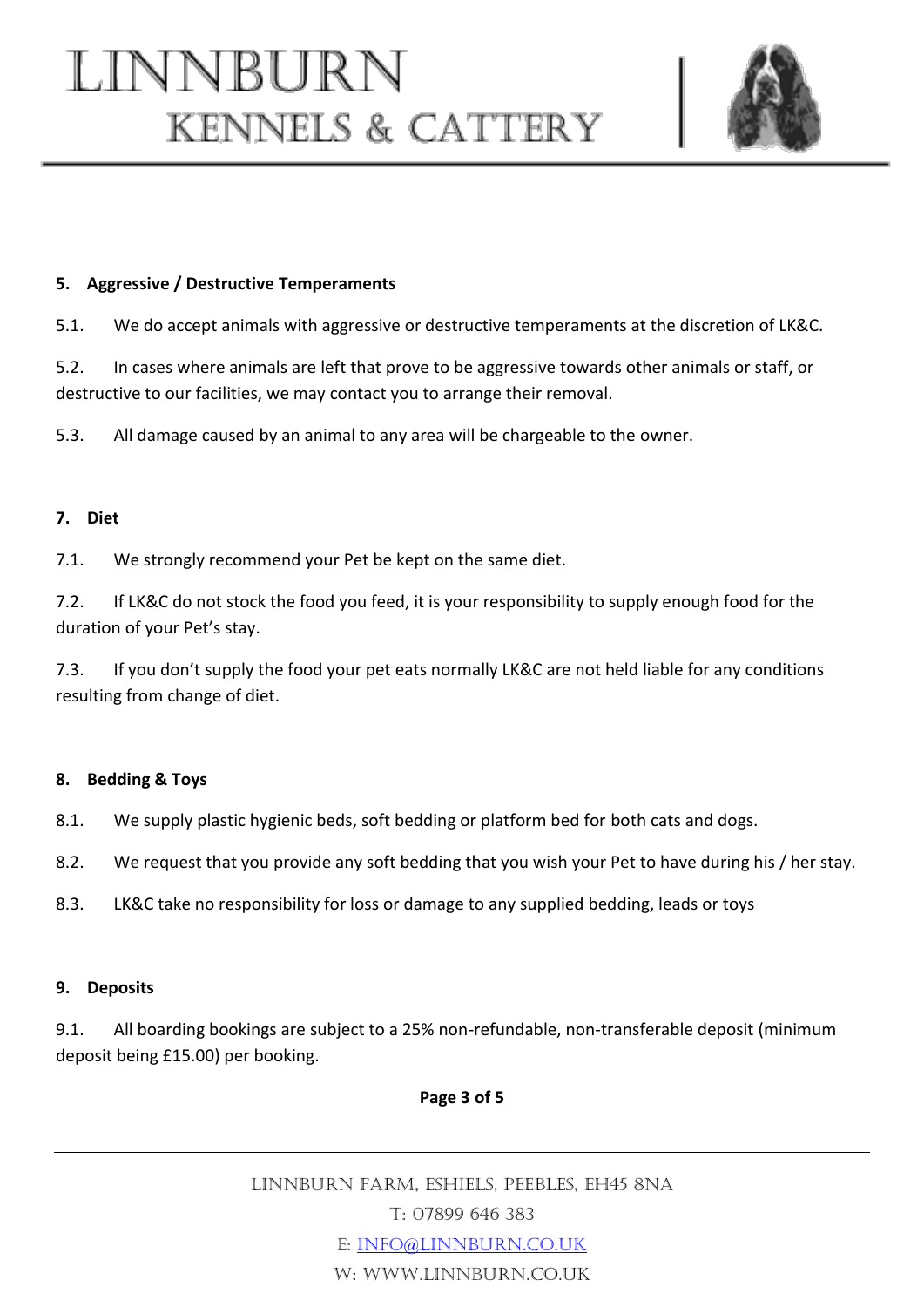

#### **10. Boarding Fees**

10.1. The owner is charged for each day, night or part thereof.

10.2. All outstanding fees must be paid in full on or before the time of collection.

10.3. Dogs and cats collected before 10:00am will not incur an additional day boarding fee at the prevailing rate.

10.3.1. Dogs and cats collected after 10:00am will incur an additional day boarding fee at the prevailing rate.

10.4. Should the stay be extended by the owner for any reason, extra days will be charged at the daily and nightly rate.

10.5. If the stay is curtailed, the full price may remain payable, but LK&C, (at their discretion), may offer a refund for unused days, except during busy periods where it is not possible to re-allocate the accommodation.

#### **11. No Show**

11.1. A No-Show is the term used for a booking where you have failed to present your pet/pets for boarding within 24 hours of the first day of your booking.

11.2. In this instance the owner agrees that the booking will be cancelled.

11.3. The owner further agrees to be liable in full for all boarding fees and agree to pay on receipt of LK&C invoice.

# **12. Non Collection**

12.1. Any pet not collected within fourteen days of the agreed date of collection may be re-homed at LK&C discretion unless satisfactory communication is received from the owner within this period.

# **Page 4 of 5**

Linnburn Farm, Eshiels, Peebles, EH45 8NA T: 07899 646 383 E: [info@linnburn.co.uk](mailto:info@linnburn.co.uk) W: WWW.LINNBURN.CO.UK